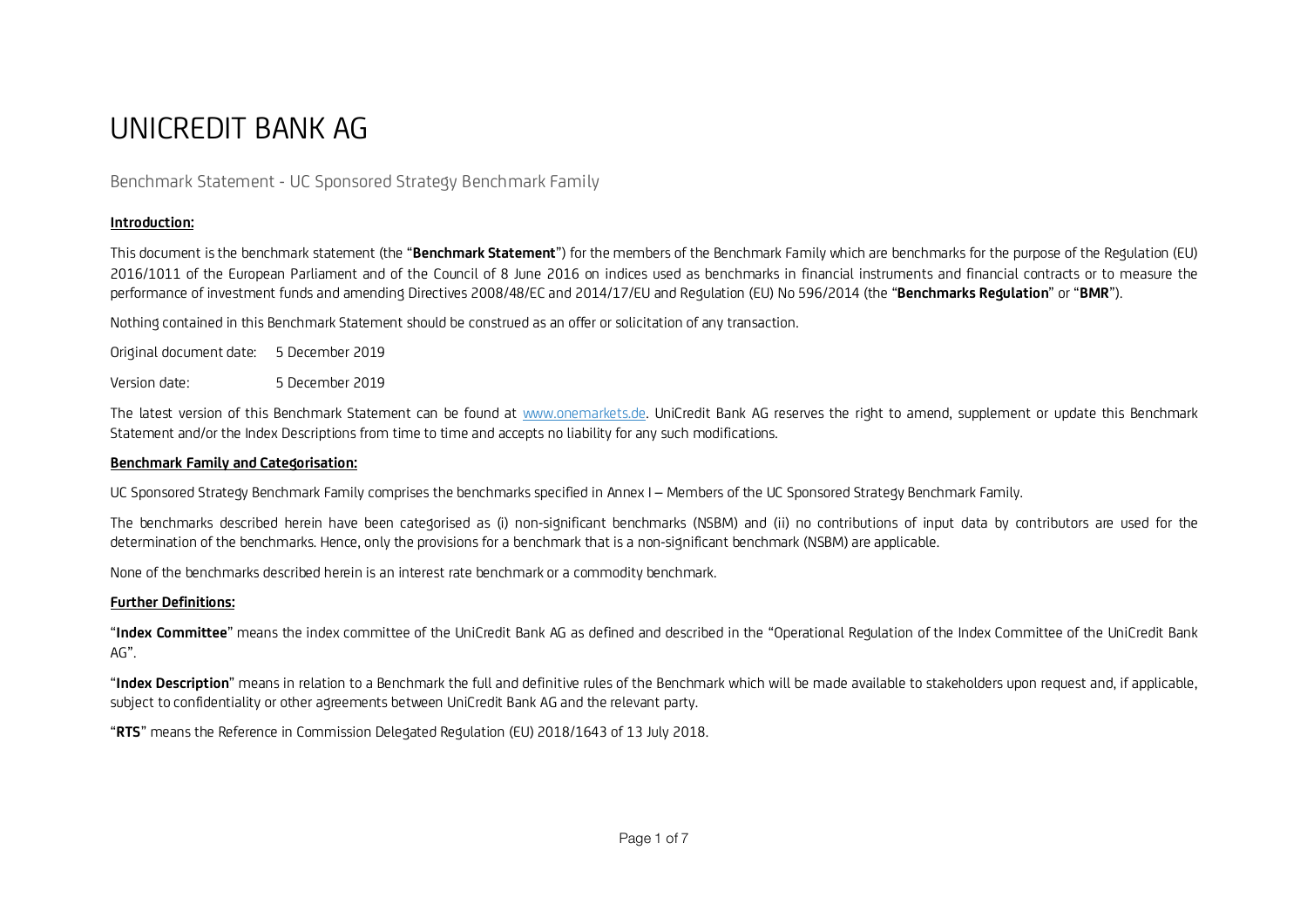| Ref.                 | <b>Clause</b>                                                                                                                                                                                                                                                                                                                                                                                                               | <b>Description</b>                                                                                                                                                                                                                                                                                                                                                                                                                                                                                                                                                                                                                                                                                                                                                                                                                                      |
|----------------------|-----------------------------------------------------------------------------------------------------------------------------------------------------------------------------------------------------------------------------------------------------------------------------------------------------------------------------------------------------------------------------------------------------------------------------|---------------------------------------------------------------------------------------------------------------------------------------------------------------------------------------------------------------------------------------------------------------------------------------------------------------------------------------------------------------------------------------------------------------------------------------------------------------------------------------------------------------------------------------------------------------------------------------------------------------------------------------------------------------------------------------------------------------------------------------------------------------------------------------------------------------------------------------------------------|
| BMR Article 27(1)(a) | The Benchmark Statement shall clearly and unambiguously define the market or<br>economic reality measured by the benchmark and the circumstances in which<br>such measurement may become unreliable.                                                                                                                                                                                                                        | The UC Sponsored Strategy Benchmark Family is designed to represent the<br>performance of a hypothetical portfolio of a hypothetical investor allocating to<br>exchange-traded instruments (e.g. exchange traded funds, equities, bonds), indices on<br>exchange-traded instruments and investment funds. The UC Sponsored Strategy<br>Benchmark Family are usually not subject to specific criteria of the market or economic<br>reality(e.g. geographical boundaries, style, asset class, etc.). If any specific criteria apply<br>to a benchmark, such specific criteria are stipulated in the respective Index Description.<br>The composition is determined by an index sponsor based on an allocation strategy<br>that involves discretionary elements while respecting the criteria and limits specified in<br>the respective Index Description. |
| BMR Article 27(1)(b) | The Benchmark Statement shall lay down technical specifications that:<br>(I) clearly and unambiguously identify the elements of the calculation of the<br>benchmark in relation to which discretion may be exercised,<br>(II) the criteria applicable to the exercise of such discretion,<br>(III) the position of the persons that can exercise discretion,<br>(IV) and how such discretion may be subsequently evaluated. | The Index Descriptions are written with the intent of removing the need for judgement<br>or exercising discretion in the calculation of the benchmark.<br>Within the limits specified in the respective Index Description, the index sponsor could<br>exercise discretion in relation to modifying the composition of the benchmark.<br>Where there may be a need to take an action that is not prescribed in the respective<br>Index Description, the Index Committee will develop an approach with the goal of<br>remaining consistent with the objectives of the benchmark and ensuring timely<br>calculation and distribution.                                                                                                                                                                                                                      |
| BMR Article 27(1)(c) | The Benchmark Statement shall provide notice of the possibility that factors,<br>including external factors beyond the control of the administrator, may necessitate<br>changes to, or the cessation of, the benchmark.                                                                                                                                                                                                     | UniCredit Bank AG hereby provides notice that it might be possible that factors,<br>including external factors beyond UniCredit Bank AG's control, may necessitate changes<br>to, or the cessation of, the benchmark.                                                                                                                                                                                                                                                                                                                                                                                                                                                                                                                                                                                                                                   |
| BMR Article 27(1)(d) | The Benchmark Statement shall advise users that changes to, or the cessation of,<br>the benchmark may have an impact upon the financial contracts and financial<br>instruments that reference the benchmark or the measurement of the<br>performance of investment funds.                                                                                                                                                   | Possible changes to, or the cessation of, a benchmark may have an impact upon the<br>financial contracts and financial instruments that reference the benchmark.                                                                                                                                                                                                                                                                                                                                                                                                                                                                                                                                                                                                                                                                                        |
| BMR Article 27(2)(a) | The Benchmark Statement shall contain the definitions for all key terms relating to<br>the benchmark.                                                                                                                                                                                                                                                                                                                       | The definitions of all key terms can be found in the "Glossary of Technical Terms used<br>in Index Descriptions for UniCredit Benchmarks" which can be found at<br>www.onemarkets.de                                                                                                                                                                                                                                                                                                                                                                                                                                                                                                                                                                                                                                                                    |
| BMR Article 27(2)(b) | The Benchmark Statement shall contain the rationale for adopting the                                                                                                                                                                                                                                                                                                                                                        | Re. (l):                                                                                                                                                                                                                                                                                                                                                                                                                                                                                                                                                                                                                                                                                                                                                                                                                                                |
|                      | (I) benchmark methodology and                                                                                                                                                                                                                                                                                                                                                                                               | The methodology of the benchmarks of the UC Sponsored Strategy Benchmark Family<br>reflects the market and economic reality as set out above (Ref. BMR Article 27(1)(a)).                                                                                                                                                                                                                                                                                                                                                                                                                                                                                                                                                                                                                                                                               |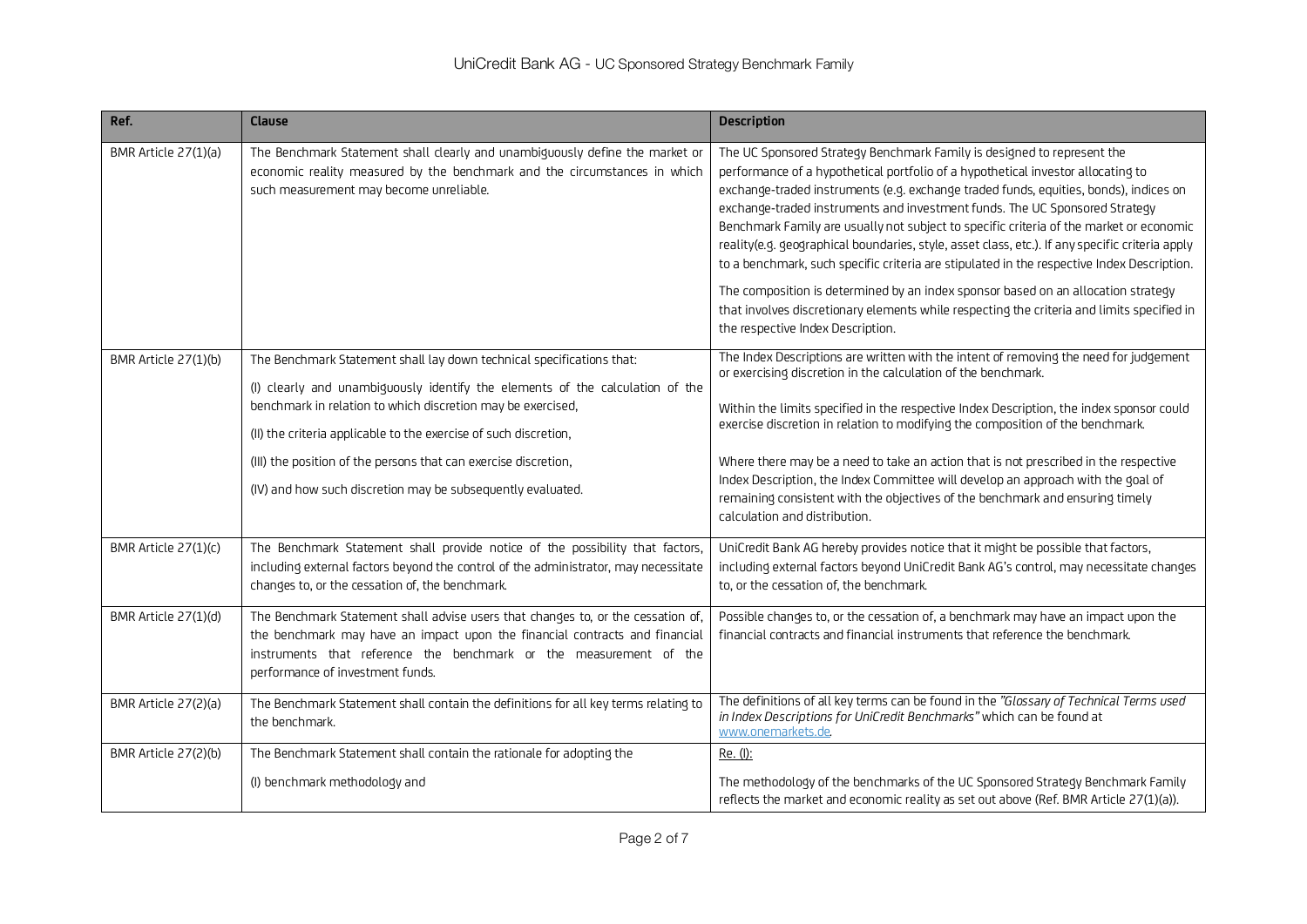| Ref.                 | Clause                                                                                                                                                           | <b>Description</b>                                                                                                                                                                                                                                                                                                                                                                                                                                              |
|----------------------|------------------------------------------------------------------------------------------------------------------------------------------------------------------|-----------------------------------------------------------------------------------------------------------------------------------------------------------------------------------------------------------------------------------------------------------------------------------------------------------------------------------------------------------------------------------------------------------------------------------------------------------------|
|                      | (II) procedures for the review and approval of the methodology.                                                                                                  | The benchmarks were adopted to meet the market demand of investors for products<br>linked to the benchmarks in order to gain exposure to such market or economic reality.                                                                                                                                                                                                                                                                                       |
|                      |                                                                                                                                                                  | Re. (II):                                                                                                                                                                                                                                                                                                                                                                                                                                                       |
|                      |                                                                                                                                                                  | The review of the benchmarks of the UC Sponsored Strategy Benchmark Family follows<br>the governance process set out in the operational regulation of the Index Committee.<br>The approval of all new benchmarks of the UC Sponsored Strategy Benchmark Family<br>follows the governance process set out in an internal directive document. The review<br>and approval process ensures that the requirements of investors and other benchmark<br>users are met. |
| BMR Article 27(2)(c) | The Benchmark Statement shall contain the criteria and procedures used to<br>determine the benchmark, including a description of the input data, the priority    | The calculation of the benchmarks of the UC Sponsored Strategy Benchmark Family is<br>rule-based and specified in the respective Index Description.                                                                                                                                                                                                                                                                                                             |
|                      | given to different types of input data, the minimum data needed to determine a<br>benchmark, the use of any models or methods of extrapolation and any procedure | The input data for UC Sponsored Strategy Benchmark Family are:                                                                                                                                                                                                                                                                                                                                                                                                  |
|                      | for rebalancing the constituents of a benchmark's index.                                                                                                         | In relation to exchange traded instruments, readily available transaction data<br>$\bullet$<br>prices sourced via vendors from predefined relevant exchanges;                                                                                                                                                                                                                                                                                                   |
|                      |                                                                                                                                                                  | In relation to investment funds, readily available net asset values sourced via<br>vendors from the respective fund/management company;                                                                                                                                                                                                                                                                                                                         |
|                      |                                                                                                                                                                  | In relation to indices, readily available data from the index provider sourced<br>via vendors. Such index providers ensure that they have robust governance<br>arrangements, policies and procedures in place when providing indices;                                                                                                                                                                                                                           |
|                      |                                                                                                                                                                  | In relation to foreign exchange rates, readily available data sourced from<br>vendors for foreign exchange rates. Such vendors ensure that they have<br>robust governance arrangements, policies and procedures in place when<br>providing foreign exchange rates;                                                                                                                                                                                              |
|                      |                                                                                                                                                                  | In relation to interest rate fixings, readily available data sourced from<br>vendors for interest rate fixings. Such vendors ensure that they have robust<br>governance arrangements, policies and procedures in place when providing<br>interest rates fixings.                                                                                                                                                                                                |
|                      |                                                                                                                                                                  | Regarding input data, the benchmarks of the UC Sponsored Strategy Benchmark Family<br>are determined totally or partially based on data which is not regulated data as defined<br>in Article 3.1(24) of Regulation (EU) 2016/1011. None of the benchmarks of the UC                                                                                                                                                                                             |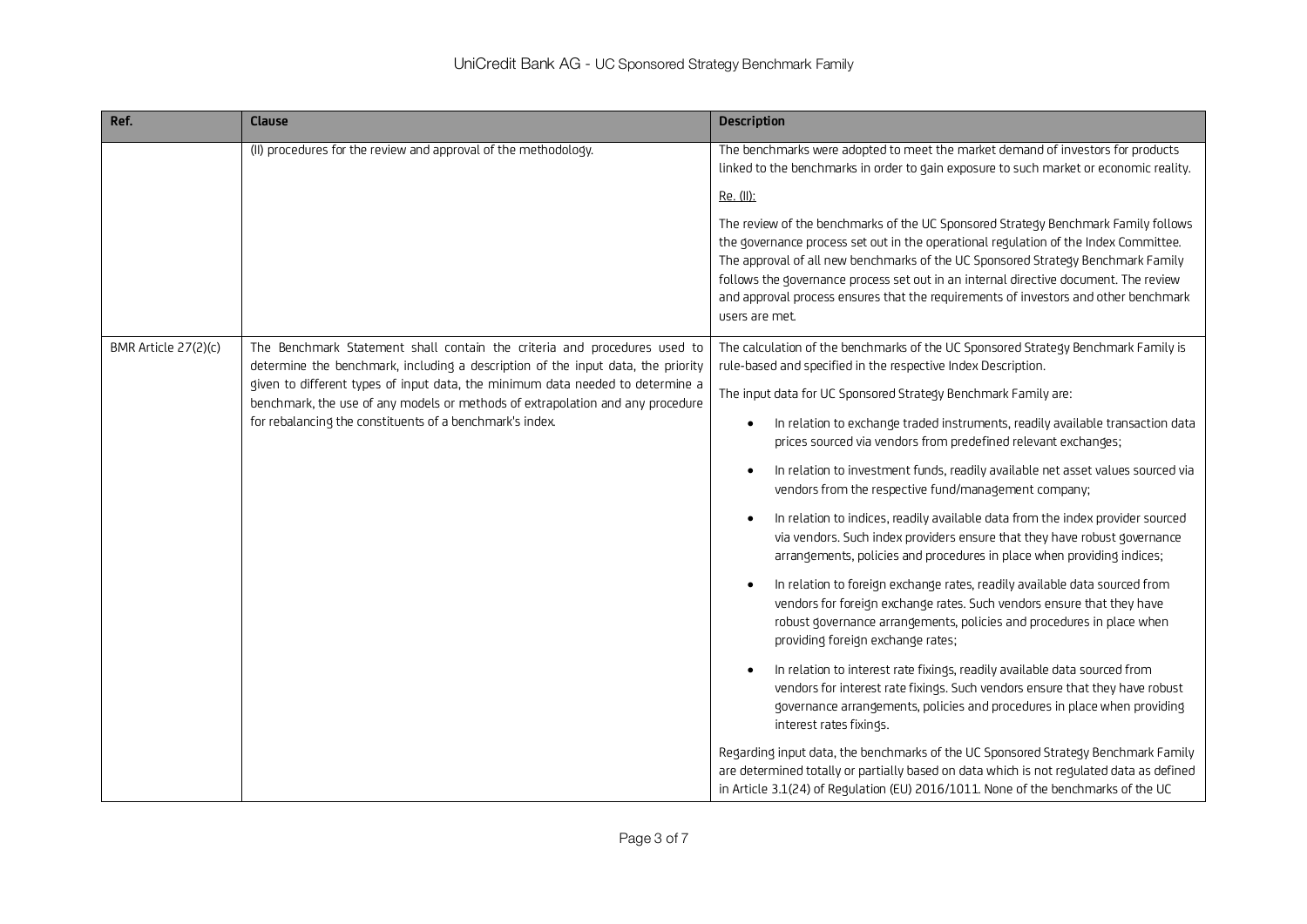| Ref.                 | <b>Clause</b>                                                                                                                                                                                                                                                                                                                                                                                                                                                    | <b>Description</b>                                                                                                                                                                                                                                                                                                                                                                                                                                                                                                                                                                                                                                                                                                                                                                                                                                                                      |
|----------------------|------------------------------------------------------------------------------------------------------------------------------------------------------------------------------------------------------------------------------------------------------------------------------------------------------------------------------------------------------------------------------------------------------------------------------------------------------------------|-----------------------------------------------------------------------------------------------------------------------------------------------------------------------------------------------------------------------------------------------------------------------------------------------------------------------------------------------------------------------------------------------------------------------------------------------------------------------------------------------------------------------------------------------------------------------------------------------------------------------------------------------------------------------------------------------------------------------------------------------------------------------------------------------------------------------------------------------------------------------------------------|
|                      |                                                                                                                                                                                                                                                                                                                                                                                                                                                                  | Sponsored Strategy Benchmark Family are determined using contributions of input data<br>provided by contributors.                                                                                                                                                                                                                                                                                                                                                                                                                                                                                                                                                                                                                                                                                                                                                                       |
|                      |                                                                                                                                                                                                                                                                                                                                                                                                                                                                  | The specific data source and the time as of which the data is observed is typically<br>specified in the respective Index Description.                                                                                                                                                                                                                                                                                                                                                                                                                                                                                                                                                                                                                                                                                                                                                   |
| BMR Article 27(2)(d) | The Benchmark Statement shall contain the controls and rules that govern any<br>exercise of judgement or discretion by the administrator or any contributors, to<br>ensure consistency in the use of such judgement or discretion.                                                                                                                                                                                                                               | The circumstances in which judgement and/or discretion may be exercised are set out<br>above (Ref. BMR Article 27(1)(b)).                                                                                                                                                                                                                                                                                                                                                                                                                                                                                                                                                                                                                                                                                                                                                               |
| BMR Article 27(2)(e) | The Benchmark Statement shall contain the procedures which govern the<br>determination of the benchmark in periods of stress or periods where transaction<br>data sources may be insufficient, inaccurate or unreliable and the potential<br>limitations of the benchmark in such periods.                                                                                                                                                                       | The procedures which govern the determination of the benchmark in periods of stress<br>or periods where transaction data sources may be insufficient, inaccurate or unreliable<br>and the potential limitations of the benchmark in such periods are specified in the<br>adjustment and market disruption paragraphs of the respective Index Description.                                                                                                                                                                                                                                                                                                                                                                                                                                                                                                                               |
| BMR Article 27(2)(f) | The Benchmark Statement shall contain the procedures for dealing with errors in<br>input data or in the determination of the benchmark, including when a re-<br>determination of the benchmark is required.                                                                                                                                                                                                                                                      | Procedures for dealing with errors in input data or in the determination of the<br>benchmark, including provisions for rectifying the determination of the benchmark, are<br>outlined in an internal directive document.                                                                                                                                                                                                                                                                                                                                                                                                                                                                                                                                                                                                                                                                |
|                      |                                                                                                                                                                                                                                                                                                                                                                                                                                                                  | Errors in the benchmark determination shall be corrected in accordance with the initial<br>intention and considering the interest of the parties.                                                                                                                                                                                                                                                                                                                                                                                                                                                                                                                                                                                                                                                                                                                                       |
| BMR Article 27(2)(g) | The Benchmark Statement shall contain the identification of potential limitations<br>of the benchmark, including its operation in illiquid or fragmented markets and the<br>possible concentration of inputs.                                                                                                                                                                                                                                                    | The potential limitations of the benchmarks of the UC Sponsored Strategy Benchmark<br>Family include circumstances where a significant proportion of the prices of the<br>constituents of the benchmarks are unavailable or disrupted. The procedures which<br>govern the determination or possible suspension of the benchmark can be found in the<br>market disruption paragraphs of the respective Index Description.                                                                                                                                                                                                                                                                                                                                                                                                                                                                |
| BMR Article 28(1)    | An administrator shall publish, together with the benchmark statement referred to<br>in Article 27, a procedure concerning the actions to be taken by the administrator<br>in the event of changes to or the cessation of a benchmark which may be used in<br>the Union in accordance with Article 29(1). The procedure may be drafted, where<br>applicable, for families of benchmarks and shall be updated and published<br>whenever a material change occurs. | If the regular or any additional review of a benchmark of the UC Sponsored Strategy<br>Benchmark Family as set out in the operational regulation of the Index Committee<br>results (see description regarding BMR Article 27(2)(b)) in a consideration of changes to<br>or the cessation of the benchmark, a respective impact study is carried out. The impact<br>of a potential change to or the cessation of the considered benchmark to both the<br>benchmark and known users is considered. The Index Committee aims to provide a<br>consultation period on the proposals and or current benchmark methodology for the<br>benchmark users before a change decision is made. The Index Committee aims to make<br>a notice of the change at least one month prior to a change. This period maybe<br>shortened if market events necessitate an immediate change. Where a benchmark is |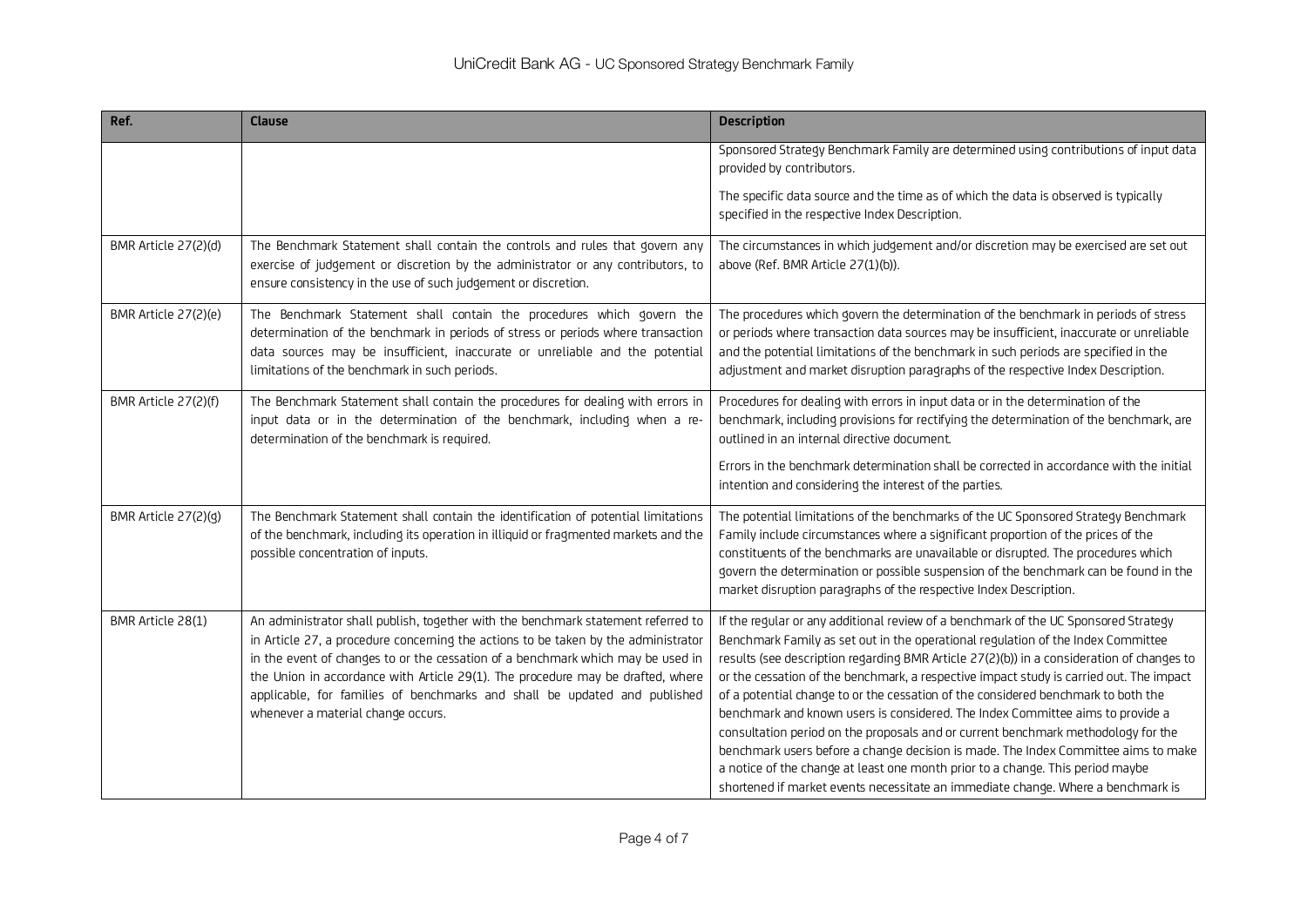| Ref.                | <b>Clause</b>                                                                                                                                                                                                                                                                                                                                                                                                                                                                  | <b>Description</b>                                                                                                                                      |
|---------------------|--------------------------------------------------------------------------------------------------------------------------------------------------------------------------------------------------------------------------------------------------------------------------------------------------------------------------------------------------------------------------------------------------------------------------------------------------------------------------------|---------------------------------------------------------------------------------------------------------------------------------------------------------|
|                     |                                                                                                                                                                                                                                                                                                                                                                                                                                                                                | designed for a single end user, changes may be made based on a mutual agreement<br>with the user.                                                       |
| RTS Article 1(1)(a) | The Benchmark Statement shall state the date of publication of the statement<br>and, where applicable, the date of its last update.                                                                                                                                                                                                                                                                                                                                            | See page 1 for the date of the original document and this document version.                                                                             |
| RTS Article 1(1)(b) | The Benchmark Statement shall state where available, the international securities<br>identification number (ISIN) of the benchmark or benchmarks; alternatively, for a<br>family of benchmarks, the statement may provide details of where the ISINs are<br>publicly accessible free of charge.                                                                                                                                                                                | See Annex I - Members of the UC Sponsored Strategy Benchmark Family.                                                                                    |
| RTS Article 1(1)(c) | The Benchmark Statement shall whether the benchmark, or any benchmark in the<br>family of benchmarks, is determined using contributions of input data.                                                                                                                                                                                                                                                                                                                         | See description under Ref. BMR Article 27(2)(c).                                                                                                        |
| RTS Article 1(1)(d) | The Benchmark Statement shall state whether the benchmark or any benchmark<br>in the family of benchmarks qualifies as one of the types of benchmarks listed<br>under Title III of Regulation (EU) 2016/1011, including the specific provision by<br>virtue of which the benchmark qualifies as that type.                                                                                                                                                                     | Each benchmark of the UC Sponsored Strategy Benchmark Family is a non-significant<br>benchmark as defined under Title III of Regulation (EU) 2016/1011. |
| RTS Article 1(2)    | In defining the market or economic reality, the benchmark statement shall include<br>at least the following information:                                                                                                                                                                                                                                                                                                                                                       |                                                                                                                                                         |
|                     | (a) a general description of the market or economic reality;                                                                                                                                                                                                                                                                                                                                                                                                                   | See description under Ref. BMR Article 27(1)(b).                                                                                                        |
|                     | (b) the geographical boundaries, if any, of the market or economic reality;                                                                                                                                                                                                                                                                                                                                                                                                    | See description under Ref. BMR Article 27(1)(b).                                                                                                        |
|                     | (c) any other information that the administrator reasonably considers to be<br>relevant or useful to help users or potential users of the benchmark to understand<br>the relevant features of the market or economic reality, including at least the<br>following elements insofar as reliable data on these elements is available: (i)<br>information on actual or potential participants in the market; (ii) an indication of<br>the size of the market or economic reality. | Not applicable for non-significant benchmarks.                                                                                                          |
| RTS Article 1(3)    | In defining the potential limitations of the benchmark and the circumstances in<br>which the measurement of the market or economic reality may become unreliable,<br>the benchmark statement shall include at least:                                                                                                                                                                                                                                                           |                                                                                                                                                         |
|                     | (a) a description of the circumstances in which the administrator would lack<br>sufficient input data to determine the benchmark in accordance with the                                                                                                                                                                                                                                                                                                                        | See description under Ref. BMR Article 27(2)(e) and (g).                                                                                                |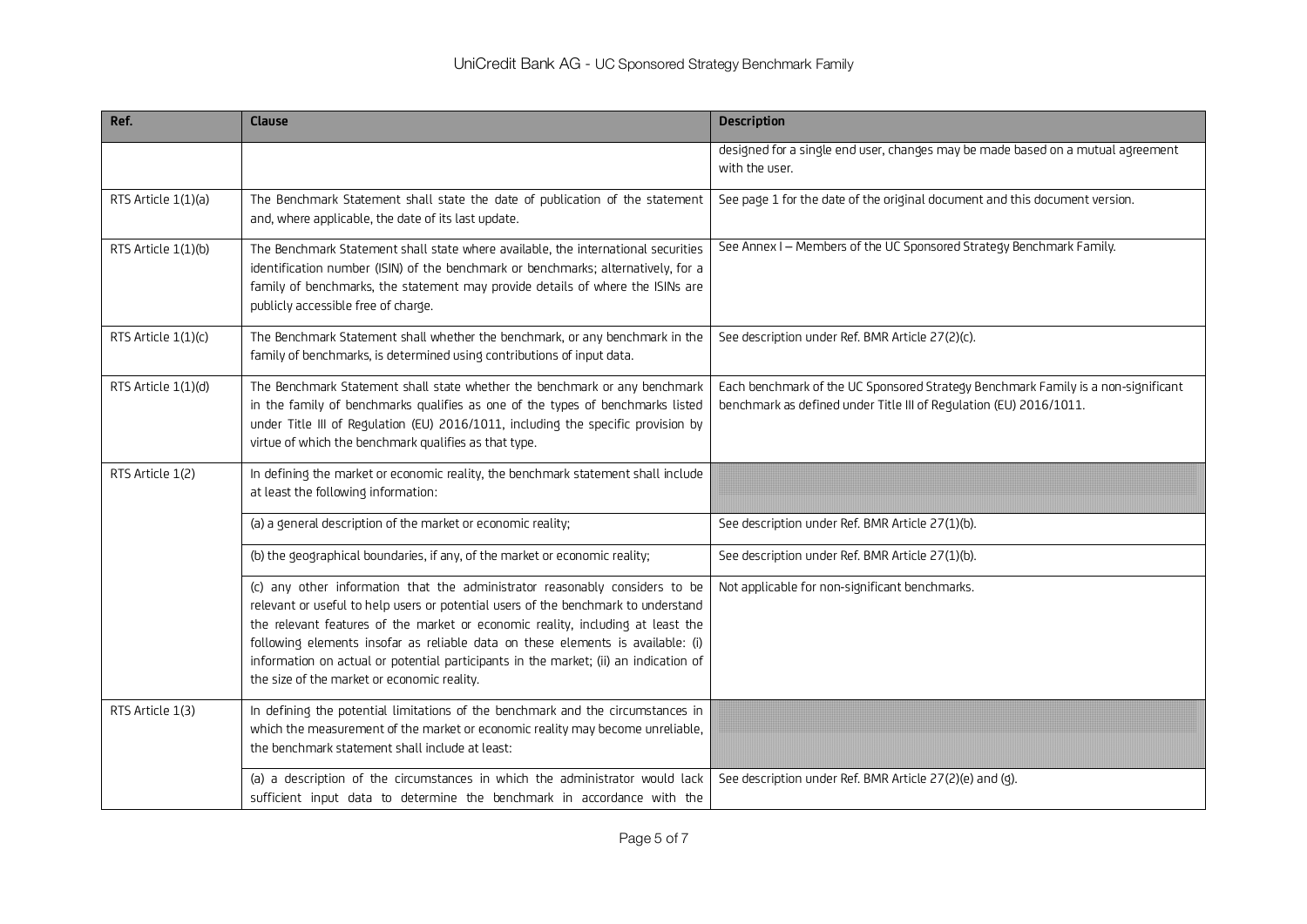| Ref.             | <b>Clause</b>                                                                                                                                                                                                                                                                                                                                                                                                                                  | <b>Description</b>                                                                                                  |
|------------------|------------------------------------------------------------------------------------------------------------------------------------------------------------------------------------------------------------------------------------------------------------------------------------------------------------------------------------------------------------------------------------------------------------------------------------------------|---------------------------------------------------------------------------------------------------------------------|
|                  | methodology;                                                                                                                                                                                                                                                                                                                                                                                                                                   |                                                                                                                     |
|                  | (b) where relevant, a description of instances when the accuracy and reliability of<br>the methodology used for determining the benchmark can no longer be ensured,<br>such as when the administrator deems the liquidity in the underlying market as<br>insufficient:                                                                                                                                                                         | Not applicable for non-significant benchmarks.                                                                      |
|                  | (c) any other information that the administrator reasonably considers to be<br>relevant or useful to help users and potential users to understand the<br>circumstances in which the measurement of the market or economic reality may<br>become unreliable, including a description of what might constitute an exceptional<br>market event.                                                                                                   | Not applicable for non-significant benchmarks.                                                                      |
| RTS Article 1(4) | In specifying the controls and rules that govern any exercise of judgement or<br>discretion by the administrator or any contributors in calculating the benchmark or<br>benchmarks, the benchmark statement shall include an outline of each step of the<br>process for any ex post evaluation of the use of discretion, together with a clear<br>indication of the position of any person(s) responsible for carrying out the<br>evaluations. | Not applicable for non-significant benchmarks.                                                                      |
| RTS Article 1(5) | In specifying the procedures for review of the methodology, the benchmark<br>statement shall at least outline the procedures for public consultation on any<br>material changes to the methodology.                                                                                                                                                                                                                                            | Not applicable for non-significant benchmarks.                                                                      |
| RTS Article 2    | Specific disclosure requirements for regulated-data benchmarks.                                                                                                                                                                                                                                                                                                                                                                                | Not applicable (the benchmarks of the UC Sponsored Strategy Benchmark Family are<br>not regulated-data benchmarks). |
| RTS Article 3    | Specific disclosure requirements for interest rate benchmarks.                                                                                                                                                                                                                                                                                                                                                                                 | Not applicable (the benchmarks of the UC Sponsored Strategy Benchmark Family are<br>not interest rate benchmarks).  |
| RTS Article 4    | Specific disclosure requirements for commodity benchmarks.                                                                                                                                                                                                                                                                                                                                                                                     | Not applicable (the benchmarks of the UC Sponsored Strategy Benchmark Family are<br>not commodity benchmarks).      |
| RTS Article 5    | Specific disclosure requirements for critical benchmarks.                                                                                                                                                                                                                                                                                                                                                                                      | Not applicable (the benchmarks of the UC Sponsored Strategy Benchmark Family are<br>not critical benchmarks).       |